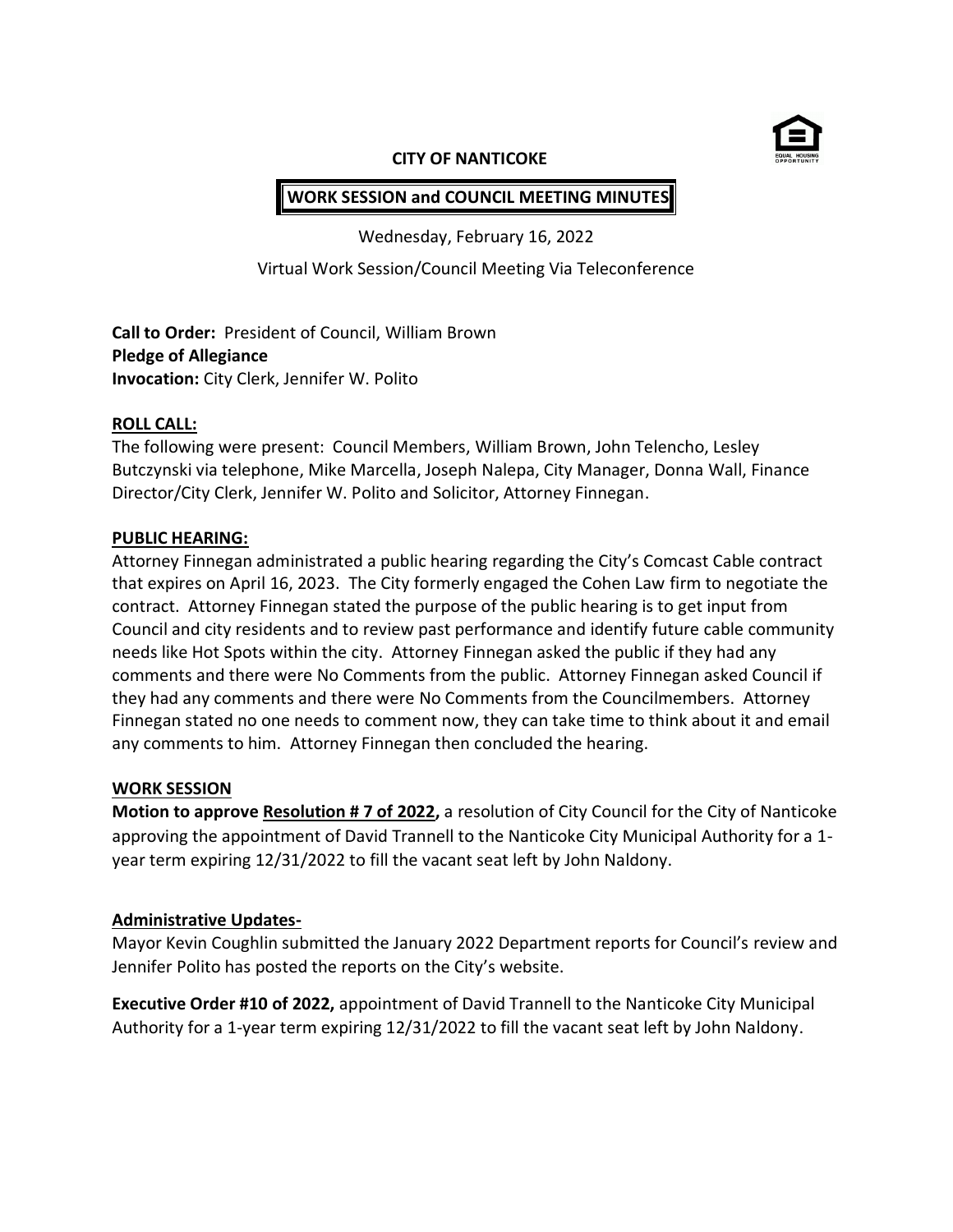#### **Donna Wall updated Council on the following:**

The City's Liquid Fuels account was audited by the Pennsylvania Auditor General and there were no findings.

The City's worker's compensation policy was audited and due to understated payroll due to overtime, there will be an increase in our 2022 policy premium. Donna stated she does not have the amount of the increase yet but when she gets it, she will inform Mayor and Council.

**A Motion** was made by Councilmember Telencho seconded by Councilmember Marcella to adjourn the work session. Motion carried unanimously.

**REGULAR MEETING** Comments from the Public agenda items only. No comments from the public.

#### **Old Business**

None

### **New Business**

**A Motion** to approve the February 2, 2022 minutes was made by Councilmember Marcella seconded by Councilmember Nalepa. Motion carried unanimously

**A Motion** to approve the payment of the bills in the amount of \$572,209.12, (Payroll(s) \$125,804.27 and Payables \$446,404.85) was made by Councilmember seconded by Telencho Councilmember Marcella.

Motion carried unanimously.

**A Motion to approve Resolution # 7 of 2022,** a resolution of City Council for the City of Nanticoke approving the appointment of David Trannell to the Nanticoke City Municipal Authority for a 1-year term expiring 12/31/2022 to fill the vacant seat left by John Naldony was made by Councilmember Telencho seconded by Councilmember Marcella. Motion carried unanimously.

## **COMMENTS FROM THE PUBLIC –**

No Comments

## **Correspondence-**

City Clerk, Jennifer Polito read a letter from the Mocanaqua Fire Chief, Stephen McDaniels, to Fire Chief Mark Boncal for ther professional assistance with a very tragic fire at Furnace Street in Shickshinny. Chief McDaniels stated, the Nanticoke Firemen went above and beyond in their assistance to the incident. (Letter attached)

#### **Announcements-**

City Hall will be closed on Monday, February 21, 2022 in observance of President's Day.